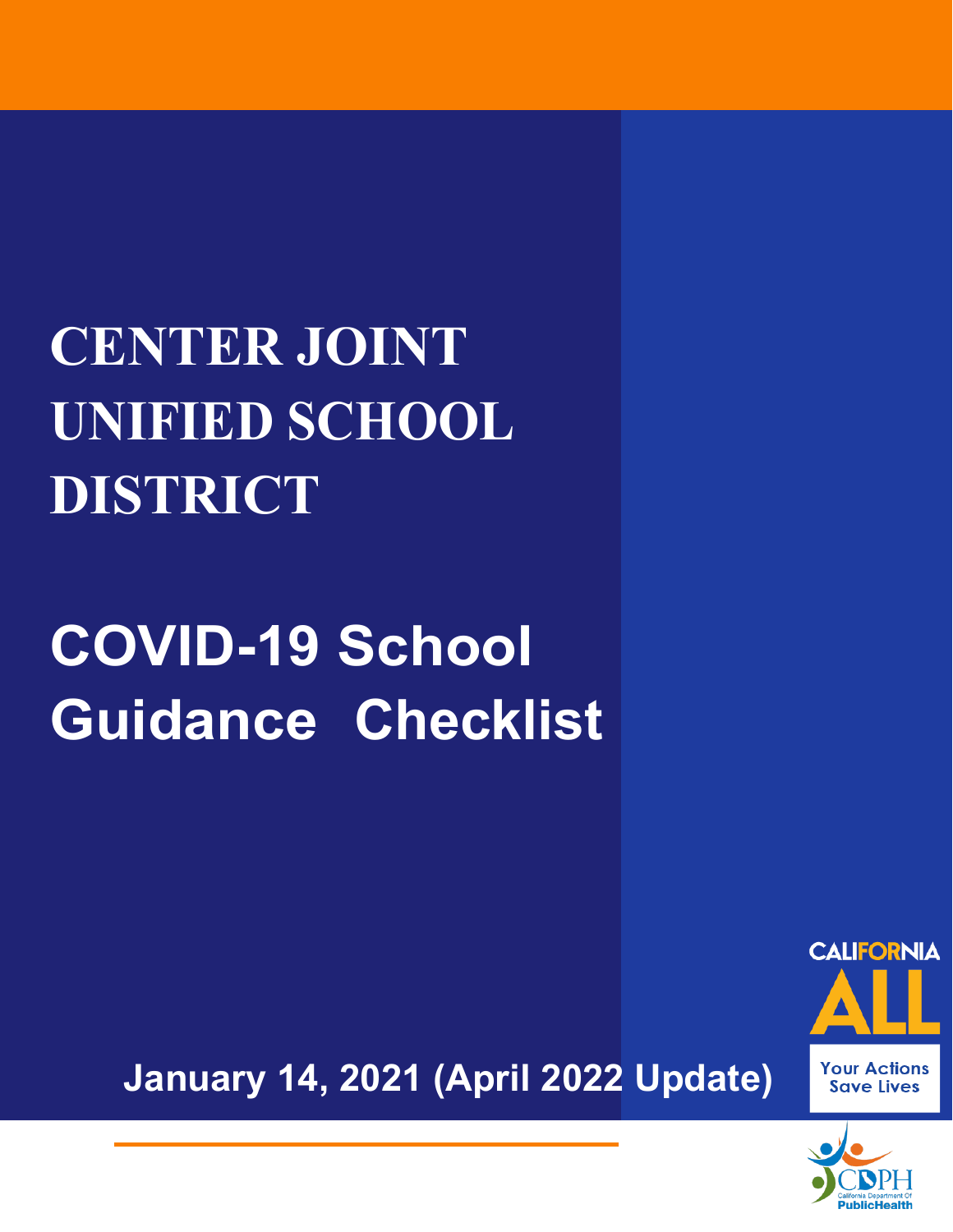## **2021 COVID-19 School Guidance Checklist**

| Name of Local Educational Agency or Equivalent: Center Joint USD      |                                     |
|-----------------------------------------------------------------------|-------------------------------------|
| Number of schools: 7                                                  |                                     |
| Enrollment: 4200                                                      |                                     |
| Superintendent (or equivalent) Name:                                  | <b>SCOTT A. LOEHR</b>               |
| Address: 8408 Watt Ave, Antelope, CA 95843 Phone Number: 916-338-6400 |                                     |
|                                                                       | Email: superintendent@centerusd.org |
| Date of proposed reopening: Not determined                            |                                     |
| <b>County: Sacramento</b>                                             |                                     |
| <b>Current Tier: Purple</b>                                           | Grade Level: TK-12                  |
| Type of LEA: Center Joint Unified School District                     |                                     |

**This form and any applicable attachments should be posted publicly on the website of the local educational agency (or equivalent) prior to reopening or if an LEA or equivalent has already opened for in-person instruction. For those in the Purple Tier, materials must additionally be submitted to your local health officer (LHO), local County Office of Education, and the State School Safety Team prior to reopening.**

The email address for submission to the State School Safety for All Team for LEAs in Purple Tier is: [K12csp@cdph.ca.gov](mailto:K12csp@cdph.ca.gov)

*[LEAs or equivalent in C](mailto:K12csp@cdph.ca.gov)ounties with a case rate >=25/100,000 individuals can submit materials but cannot re-open a school until the county is below 25 cases per 100,000 (adjusted rate) for 5 consecutive days.*

### **For Local Educational Agencies (LEAs or equivalent) in ALL TIERS:**

 $\overrightarrow{A}$  I, Scott Loehr, post to the website of the local educational agency (or equivalent) the COVID Safety Plan, which consists of two elements: the **COVID-19 Prevention Program (CPP),** pursuant to CalOSHA requirements,and this **CDPH COVID-19 Guidance Checklist** and accompanying documents,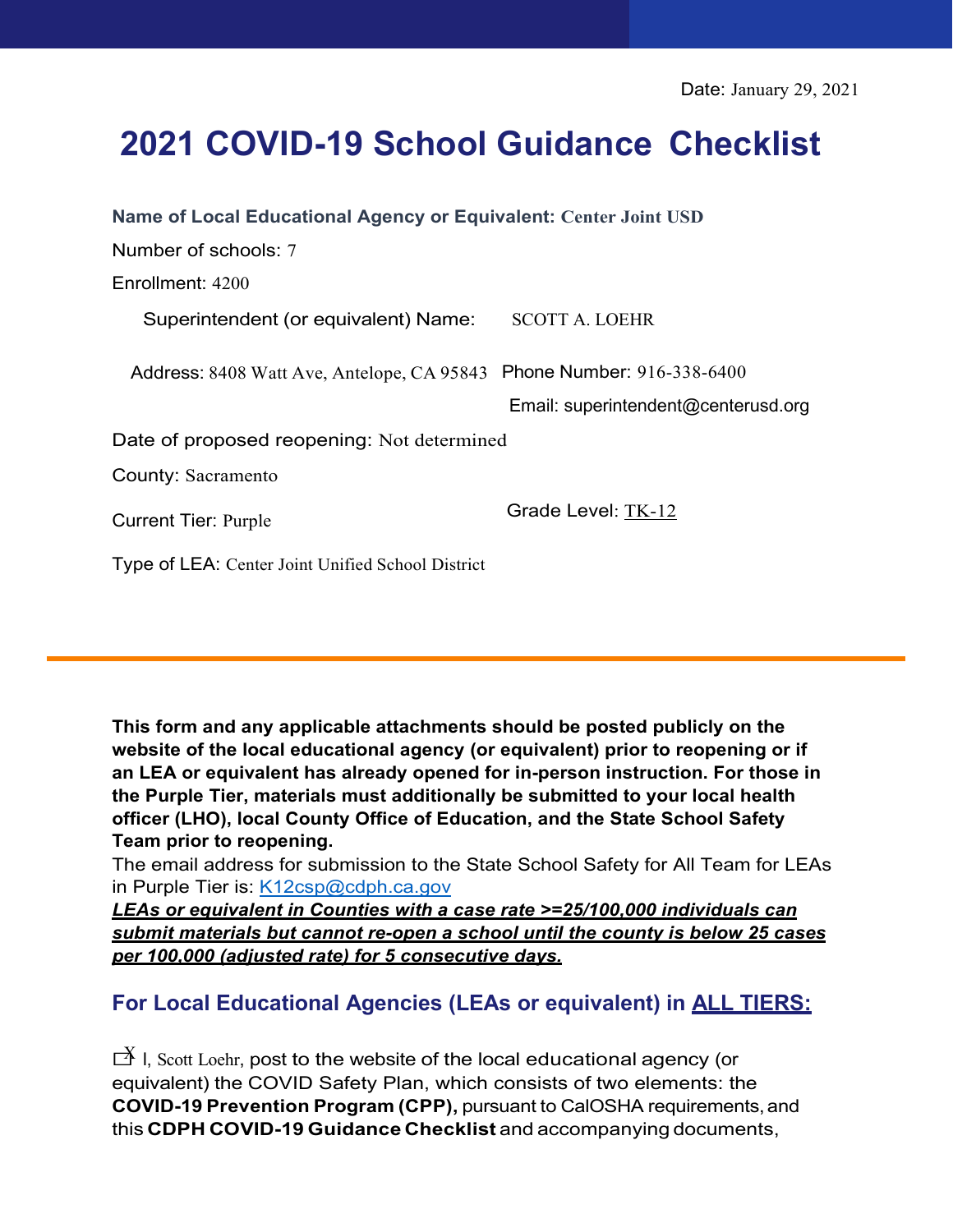which satisfies requirements for the safe reopening of schools per CDPH [Guidance on Schools.](https://www.cdph.ca.gov/Programs/CID/DCDC/CDPH%20Document%20Library/COVID-19/Consolidated_Schools_Guidance.pdf) For those seeking to open while in the Purple Tier, these plans have also been submitted to the local health officer (LHO) and the State School Safety Team**.**

I confirm that reopening plan(s) address the following, consistent with guidance from the California Department of Public Health and the local health department:

**□X Stable group structures (where applicable):** How students and staff will be kept in stable groups with fixed membership that stay together for all activities (*e.g.*, instruction, lunch, recess) and minimize/avoid contact with other groups or individuals who are not part of the stable group.

Please provide specific information regarding:

How many students and staff will be in each planned stable, group structure? (If planning more than one type of group, what is the minimum and maximum number of students and staff in the groups?)

**Stable cohorts of students are no longer required by the state.**

**6 foot spacing between desks and students is no longer required. The school will make every effort to maximize the space between students. Classrooms, lunchrooms, and other areas of each campus shall not exceed legal occupancy standards.**

**Class Size reduction guidelines will be adhered to according to current state law.**

If you have departmentalized classes, how will you organize staff and students in stable groups?

**We do not have departmentalized classes in elementary schools.**

If you have electives, how will you prevent or minimize in-person contact for members of different stable groups?

**We do not have departmentalized classes in elementary schools.** 

 $\mathbf{\breve{\boxtimes}}$  E<mark>ntrance, Egress, and Movement Within the School:</mark> How movement of \_\_\_\_\_\_\_\_\_\_\_\_\_\_\_\_\_\_\_\_\_\_\_\_\_\_\_\_\_\_\_\_\_\_\_\_\_\_\_\_\_\_\_\_\_\_\_\_\_\_\_\_\_\_\_\_\_\_\_\_\_\_\_\_\_\_\_\_\_\_ students, staff, and parents will be managed to avoid close contact and/or mixing of cohorts.

**We have a process for ensuring safe entrance and egress, and movement throughout the school during the day. See Playbook for details.**

☐<sup>X</sup> **Face Coverings and Other Essential Protective Gear:** How CDPH's face covering requirements will be satisfied and enforced for staff and students.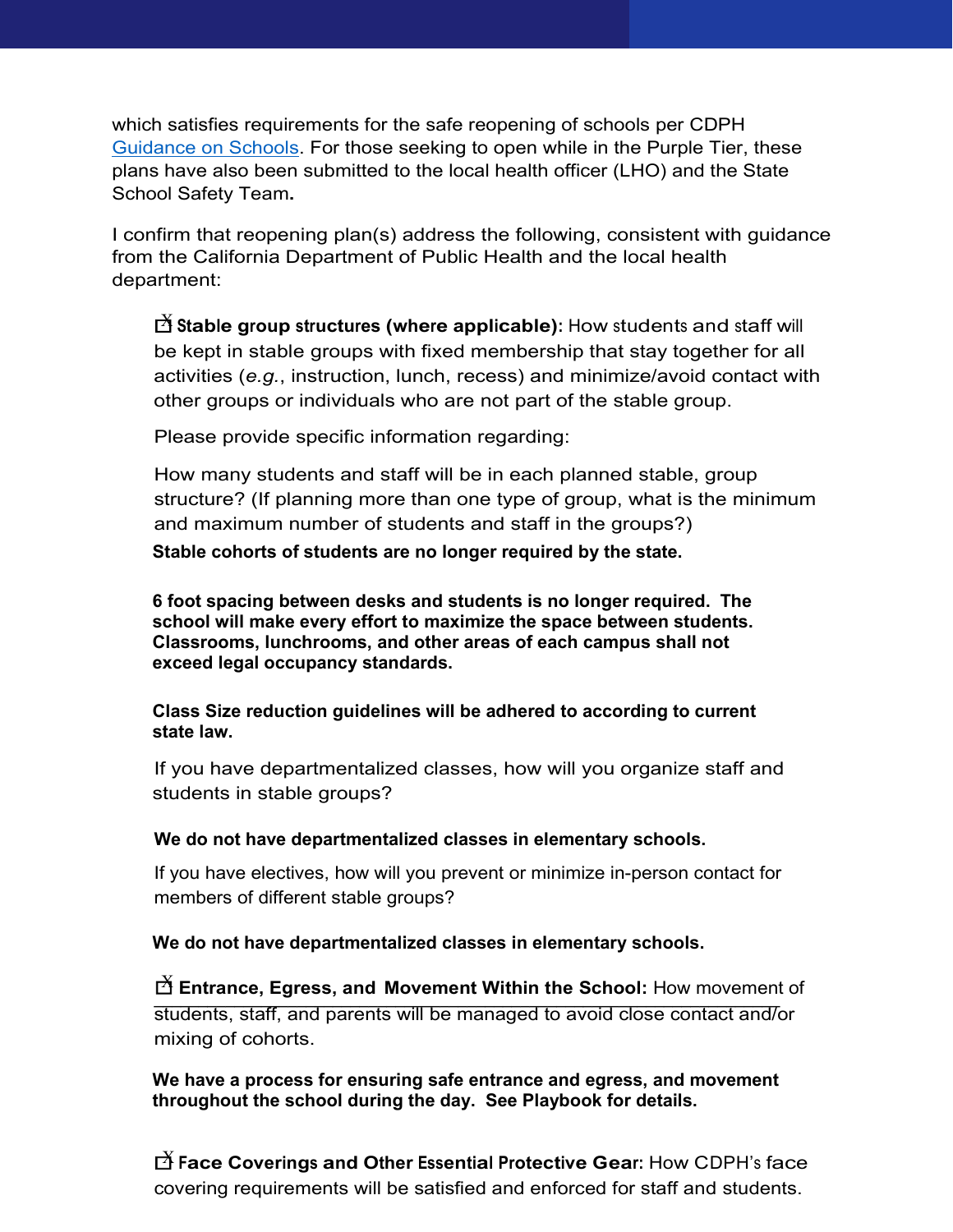**Our plan for ensuring CDPH's face covering requirements is found in our Playbook.**

☐<sup>X</sup> **Health Screenings for Students and Staff:** How students and staff will be screened for symptoms of COVID-19 and how ill students or staff will be separated from others and sent home immediately.

**Students and staff will be provided antigen tests if symptomatic while at school. Additional testing is available to all by request. Those testing positive shall immediately be sent home. Schools will make use of isolation rooms for COVID positive students while waiting to be picked up by a parent/guardian, in order to prevent close contact with other people. Further details can be found in the Playbook.**

☐<sup>X</sup> **Healthy Hygiene Practices:** The availability of handwashing stations and hand sanitizer, and how their safe and appropriate use will be promoted and incorporated into routines for staff and students.

**Handwashing stations and hand sanitizer will be available throughout campus. Safe and appropriate use will be promoted into routines for staff and students. See the Playbook for details.**

☐<sup>X</sup> **Identification and Tracing of Contacts:** Actions that staff will take when there is a confirmed case. Confirm that the school(s) have designated staff persons to support contact tracing, such as creation and submission of lists of exposed students and staff to the local health department and notification of exposed persons. Each school must designate a person for the local health department to contact about COVID-19.

**Contact tracing is no longer required except in cases of outbreaks. The district will report to the County Department of Public Health any incident of 3 or more individuals testing positive within the same classroom. Specific actions taken by staff are outlined in the Playbook.**

 $\overrightarrow{Q}$  **Physical Distancing:** How space and routines will be arranged to allow for physical distancing ofstudents and staff.

Please provide the planned maximum and minimum distance between students in classrooms.

**Physical distancing of 6 feet is no longer required. Each school will maintain as much distance as possible between student desks, and will adhere to all occupancy and Class Size Reduction guidelines. Offices and classrooms will be set up in a manner to maintain as much space as possible between individuals.** 

☐<sup>X</sup> **Staff Training and Family Education:** How staff will be trained and families will be educated on the application and enforcement of the plan.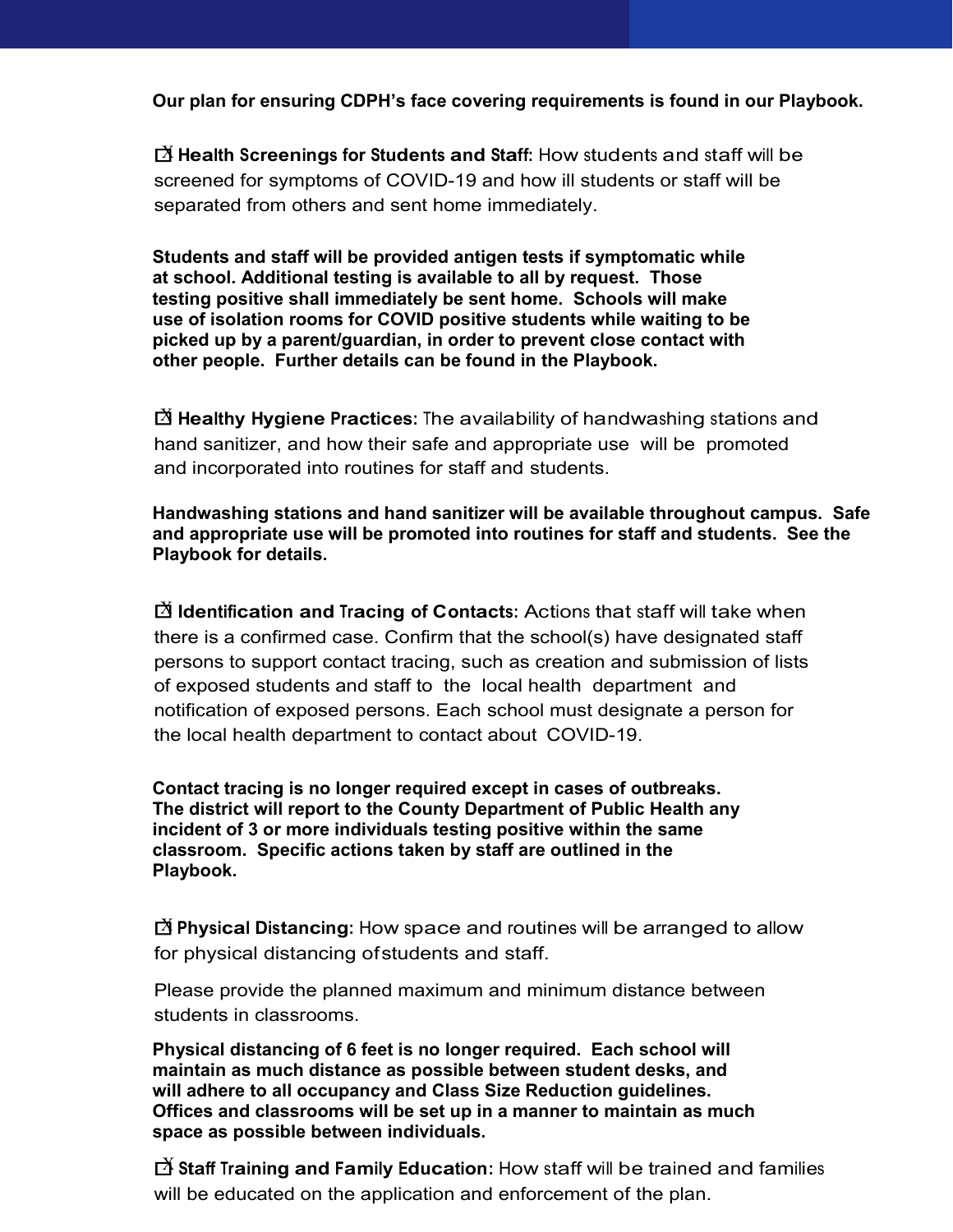**Training has been provided to all staff in the following areas: Hand washing; Use of Face Masks; Social Distancing; COVID-19 Workplace safety; COVID-19 Cleaning and Disinfecting; COVID-19 Symptoms; What if I had COVID-19 and How long is COVID-19 contagious; Tips for managing COVID-19 at home; Help slow the spread of COVID-19; Understanding COVID-19: How to Stay Safe; Self-screening procedures, Protection of Cohort integrity.**

**Additionally, Community Training and Education will be provided through the District website including information regarding: Symptoms of COVID-19; Self-screening procedures and when to stay home; Guideline on how to properly wash hands; How to properly and safely wear and take off a face covering; Social distancing guidelines; Directional signs and meaning; Educational delivery options for students; Posted CSP: District contact information for asking questions regarding COVID-19**

**X Testing of Staff:** How school officials will ensure that students and staff who have symptoms of COVID-19 or have been exposed to someone with COVID-19 will be rapidly tested and what instructions they will be given while waiting for test results. Below, please describe any planned periodic asymptomatic staff testing cadence.

Staff asymptomatic testing cadence. Please note if testing cadence will differ by tier:

**In accordance with California Department of Public Health Order of 8-12-21, all employees are required to either be fully vaccinated for COVID-19, or submit to weekly testing for COVID-19. Implementation was fully completed prior to October 15, 2021. District records are maintained providing evidence of all employees who have been fully vaccinated. A weekly testing program is implemented with reminders and accountability provided to ensure all staff who have not been fully vaccinated, are tested weekly. This testing is provided by the District at no cost to the employee.** 

**The District is aware of the recommended cadence for surveillance testing of students and staff. We have contracted to have a roving testing agency that regularly visits each site and department to provide the opportunity for all employees and students to receive surveillance testing, and encourage individuals to participate. The district also provides Sacramento County Public Health sites for asymptomatic surveillance testing. Locations for additional locations are found in the COVID-19 Prevention Program (CPP) Appendix E.**

**All CJUSD campuses and worksites have rapid response antigen testing available to employees and students for both surveillance and response testing purposes.**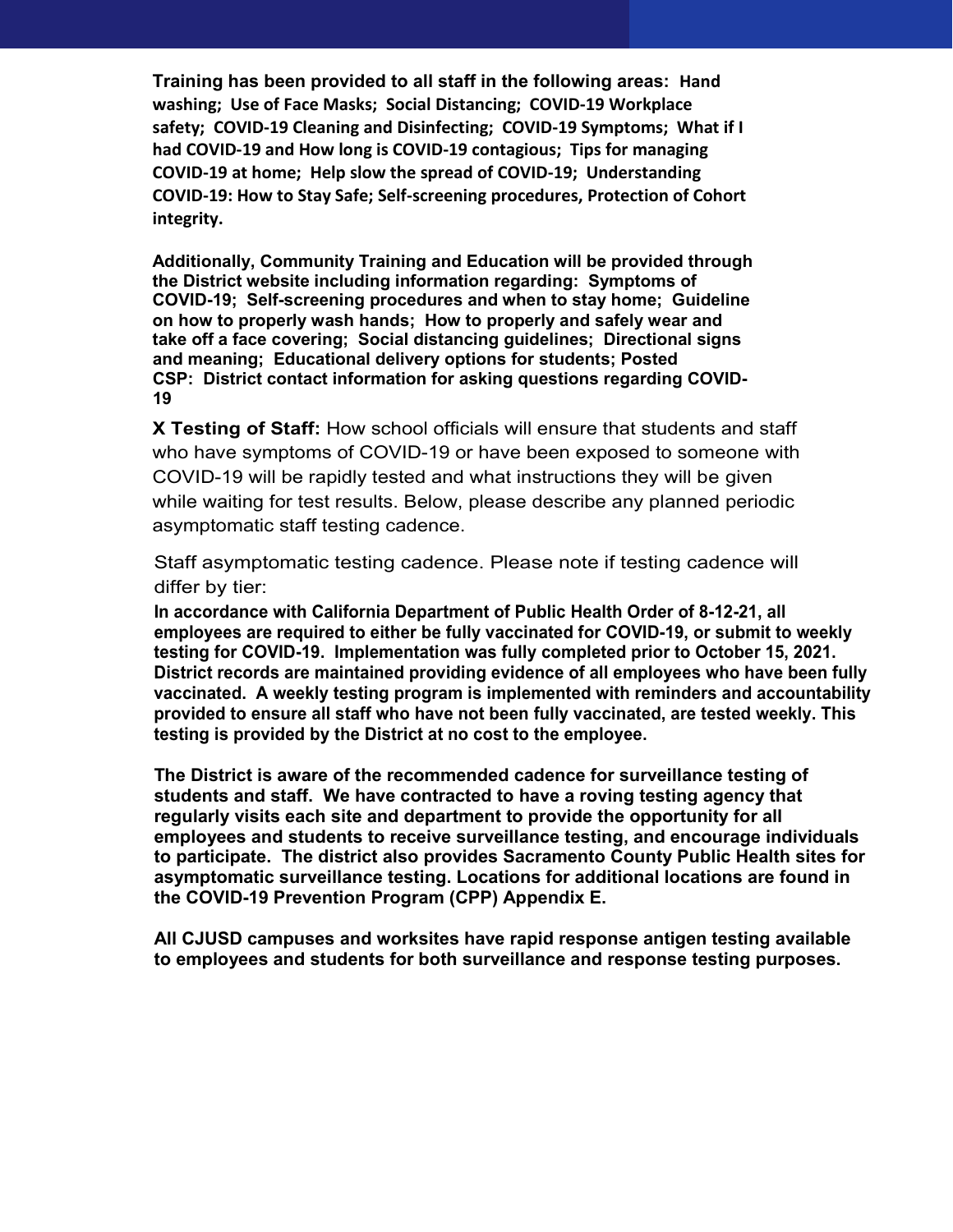**X Testing of Students:** How school officials will ensure that students who have symptoms of COVID-19 or have been exposed to someone with COVID-19 will be rapidly tested and what instructions they will be given while waiting for test results. Below, please describe any planned periodic asymptomatic student testing cadence.

Planned student testing cadence. Please note if testing cadence will differ by tier:

**Please refer to the procedures outlined above regarding staff testing, as these cover the procedures for students as well. Additional information is included in the CPP.**

**□X Identification and Reporting of Cases:** At all times, reporting of confirmed positive and suspected cases in students, staff and employees will be consistent with [Reporting Requirements.](https://www.cdph.ca.gov/Programs/CID/DCDC/Pages/COVID-19/Schools-Case-Reporting-Directive.aspx)

**All positive tests results from school testing are recorded on the state's database. Outbreaks will be reported to the County Department of Public Health.**

**The district will report immediately to Cal/OSHA any COVID-19-related serious illnesses or death, as defined under CCR Title 8 section 330(h), of an employee occurring in our place of employment or in connection with any employment.**

 $\overrightarrow{X}$  **Communication Plans:** How the superintendent will communicate with students, staff, and parents about cases and exposures at the school, consistent with privacy requirements such as FERPA and HIPAA.

**Communication about cases and exposures at school will be via email or phone call as soon as possible. Written communications use the appropriate templates provided by the Sacramento County Department of Health.**

 **X Consultation: (For schools not previously open)** Please confirm consultation with the following groups

X Labor Organization

Name of Organization(s) and Date(s) Consulted:

Name & Date: CUTA 2/22/2021, 9/29/21, 10/19/21, 11/16/21, 3/10/22

Name & Date: CSEA 2/26/2021, 10/21/21,

10/29/21, 3/15/22, 3/24/22

X Parent and Community Organizations

Name of Organization(s) and Date(s) Consulted:

Name & Date: District Advisory Council 2/24/2021, 9/22/21

Name & Date: District English Learner Advisory Council 2/24/2021, 10/14/21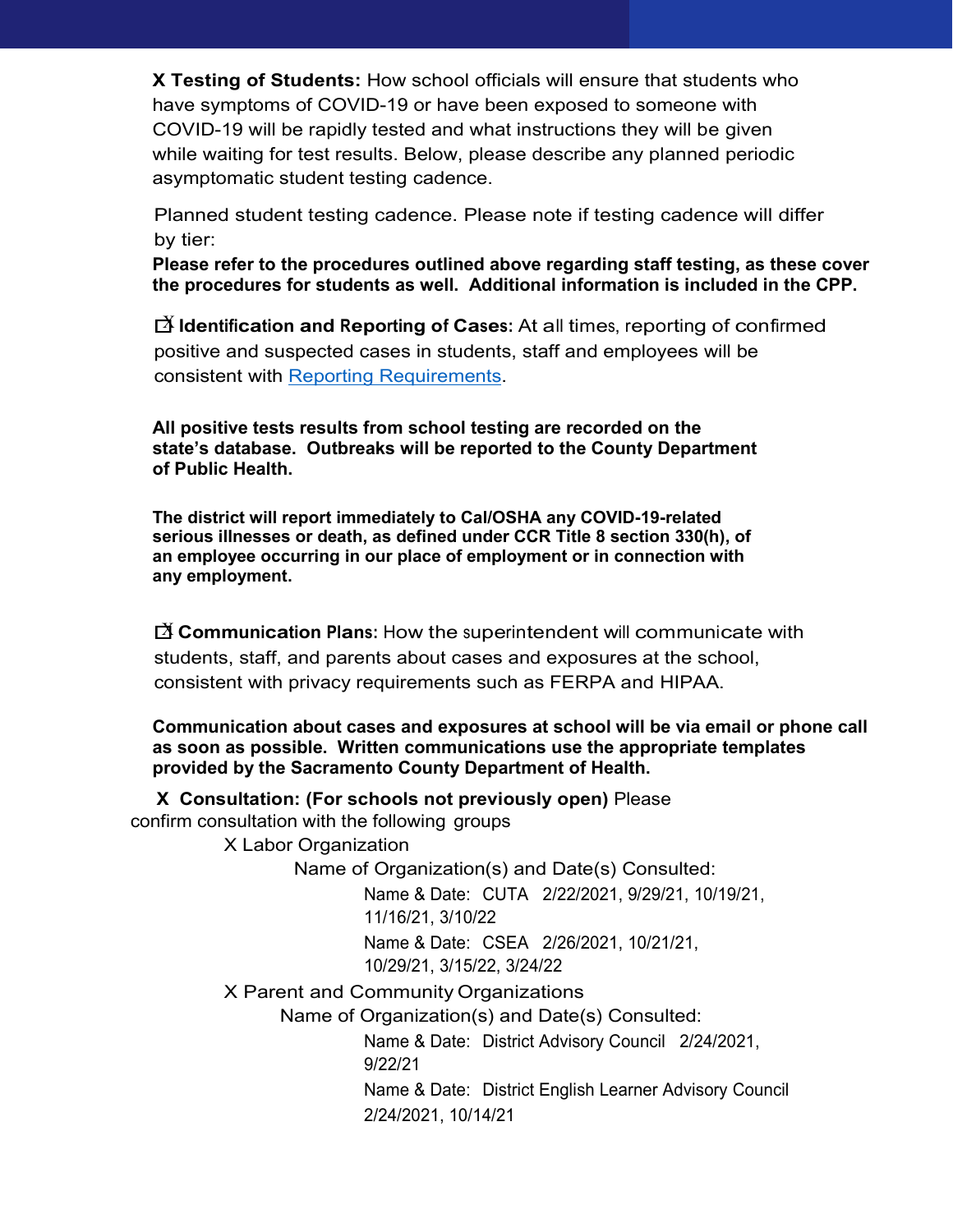### **Additional Resources:**

[Guidance on Schools](https://www.cdph.ca.gov/Programs/CID/DCDC/CDPH%20Document%20Library/COVID-19/Consolidated_Schools_Guidance.pdf)

**[Safe Schools for AllHub](https://schools.covid19.ca.gov/)**